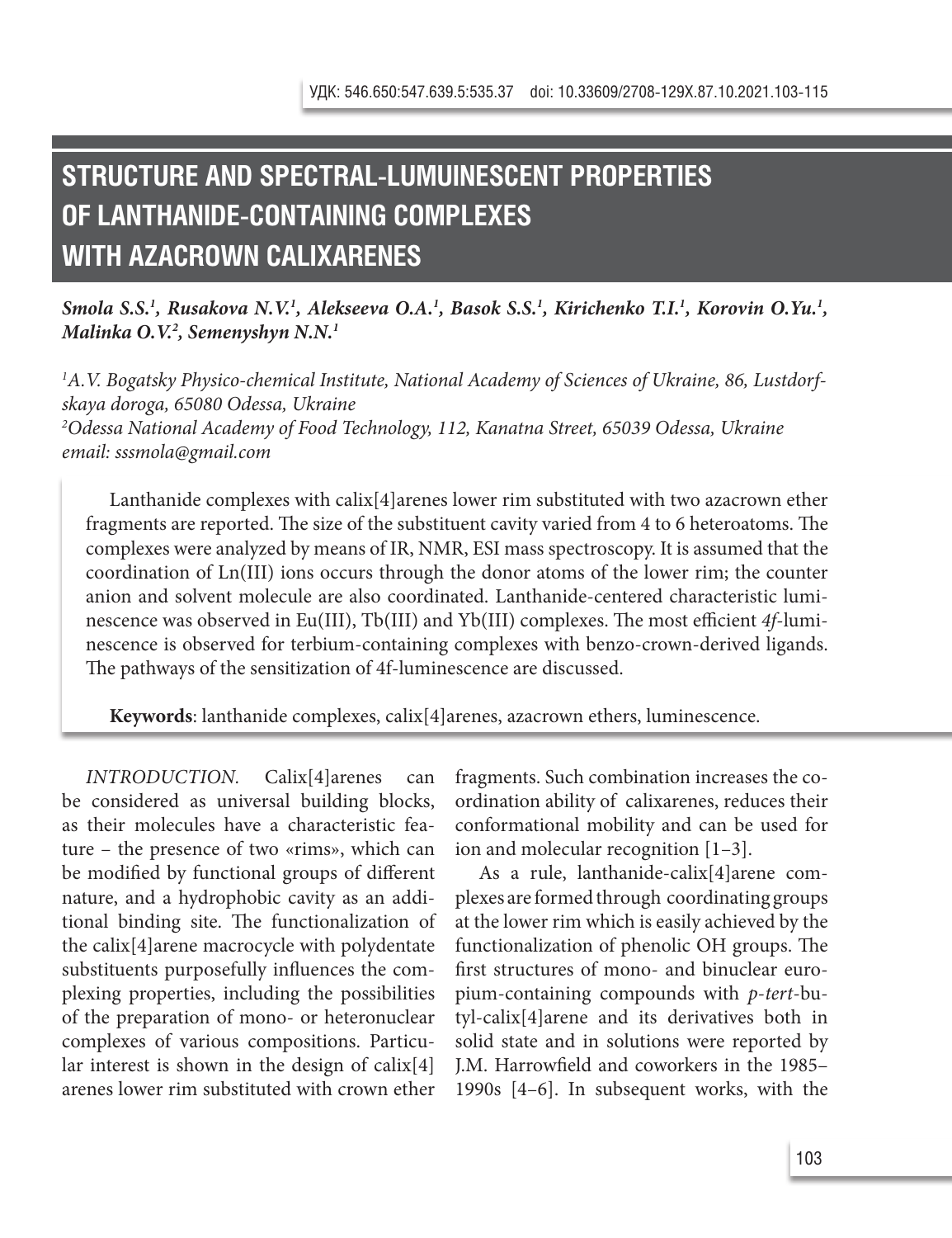development of synthetic procedures, both the range of functionalized ligands and the number of lanthanide ions were increased. The general method of synthesis consists in the interaction of lanthanide salts (most often chlorides, nitrates, or picrates) and calix[4]arenes in an anhydrous solvent or in a mixture of solvents in the presence of triethylamine. The latter, as in the case of other metals, promotes the dissociation of phenolic groups, thereby facilitating the formation of complexes.

4f-Luminescence in lanthanide complexes with a number of calix[4]arenes is caused by intramolecular energy transfer from the organic part of the molecule to the metal ion. It can be assumed that it manifests itself in such compounds as crown-calix[4]arenes, while the lanthanide ion can be coordinated by both calix[4]arene and crown ether fragments. The number of studies on the spectral luminescent properties of complexes of such compounds with lanthanide ions is rather low. In the present work, we report our study of the spectral luminescent properties of lanthanide complexes with calix[4]arene derivatives substituted with two azacrown ether fragments. The size of the substituent cavity varied from 4 to 6 heteroatoms.

*EXPERIMENT AND DISCUSSION OF THE RESULTS.* Calix[4]arenes  $L^1H_2 - L^2H_2$ [7, 8] (Table 1) and the corresponding lanthanide-containing complexes were synthesized according to the methods described in [9, 10] in the presence of equimolar quantities of triethylamine. Complexes were isolated in solid state and identified by means of elemental analysis, mass spectrometry, IR, <sup>1</sup>H NMR spectroscopy. The geometry optimization of the structures of complexes was performed by the methods of molecular mechanics (HyperChem, MM+).

The absorption spectra in the UV and visible regions were recorded on a spectrophotometer Ulab S261UV in 10 mm quartz cuvettes, and in the IR region  $(4000-400 \text{ cm}^{-1})$  on a Shimadzu FT-IR8400S spectrophotometer (in KBr pellets).

Fluorescence excitation and emission spectra, as well as phosphorescence and 4f-luminescence were recorded on a Fluorolog FL 3-22 spectrofluorimeter (Horiba Jobin Yvon, Xe-450 W ozone-free lamp) equipped with a photomultiplier R928P (Hamamatsu, Japan) for the visible spectral region and a liquid nitrogen cooled InGaAs detector (DSS-IGA020L, Electro-Optical Systems, Inc.) for the NIR.

The values of the singlet  $(E_s)$  and triplet levels  $(E_T)$  of the derivatives of calix[4]arenes and lutetium-containing complexes were determined by a known procedure [11] at 77K using phosphorescence spectra obtained with different time delays after the excitation pulse ceased. The values of the relative quantum yield of 4f-luminescence (φ) of lanthanide ions (measurement error ± 20%) in complexes were calculated as in [11, 12]. The number of coordinated solvent molecules in complexes was estimated using the Horrocks and Sudnick method [13, 14].

The studied compounds can be divided into two groups. The first consists of calix[4] arene macrocycles linked to azacrown ether by an amide bond  $(L<sup>1</sup>H<sub>2</sub> - L<sup>4</sup>H<sub>2</sub>)$  and the second consists of their reduced analogs ( $L^5H_2$  -  $L^7H_2$ ). The complexes with the ratio  $Ln: L<sup>n</sup>H<sub>2</sub> = 1:1$ , in which f-cations are coordinated by the donor OH-groups of calix[4]arene, were obtained by the equimolar interaction of the starting materials. Excess of lanthanide salt provides sandwich structures with the 2:1 ratio.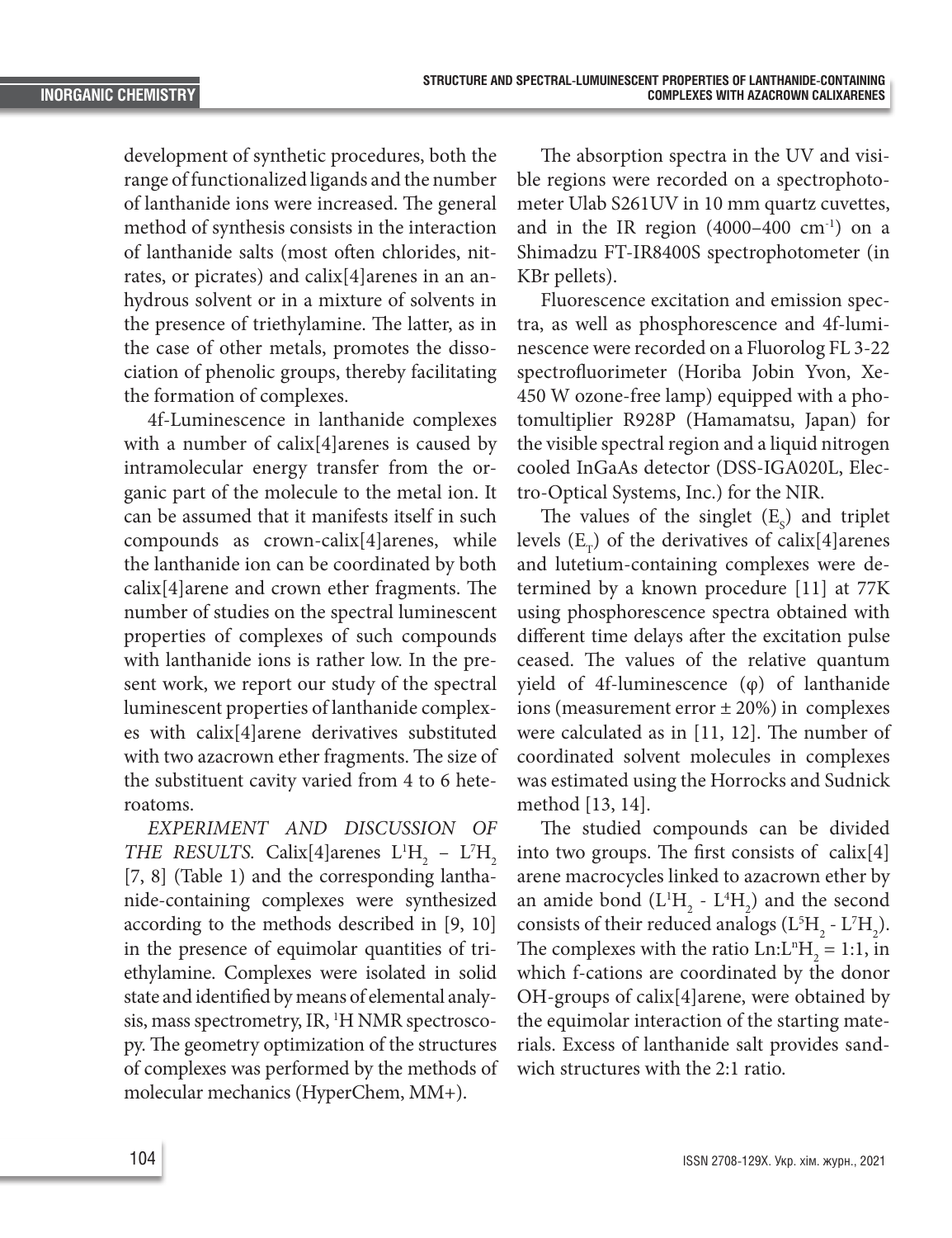Table 1



|          | R                                                                                                                                                                               |              |
|----------|---------------------------------------------------------------------------------------------------------------------------------------------------------------------------------|--------------|
| Ligand   | Nomenclature name                                                                                                                                                               | $\mathbb{R}$ |
| $L^1H$ , | 5,11,17,23-tetra-tert-butyl-25,27-bis[(1,4,7-trioxa-10-azacyclododec-<br>10-yl)carbonylmethoxy]-26,28-dihydroxycalix[4]arene                                                    |              |
| $L^2H$   | 5,11,17,23-tetra-tert-butyl-25,27-bis[(1,4,7,10-tetraoxa-13-<br>azacyclopentadec-13-yl)carbonylmethoxy]-26,28-<br>dihydroxycalix[4]arene                                        |              |
| $L^3H$   | 5,11,17,23-tetra-tert-butyl-25,27-bis[(6,7,9,10,12,13,15,16-<br>octahydro-5,8,14,17-tetraoxa-11-azabenzocyclopentadecen-11-yl)<br>carbonylmethoxy]-26,28-dihydroxycalix[4]arene |              |
| $L^4H$ , | 5,11,17,23-tetra-tert-butyl-25,27-bis[(1,4,7,10,13-pentaoxa-16-<br>azacyclooctadec-16-yl)carbonylmethoxy]-26,28-<br>dihydroxycalix[4]arene                                      |              |
| $L^5H$   | 5,11,17,23-tetra-tert-butyl-25,27-bis[(1,4,7-trioxa-10-azacyclododec-<br>10-yl)ethoxy]-26,28-dihydroxycalix[4]arene                                                             |              |
| $L^6H$ , | 5,11,17,23-tetra-tert-butyl-25,27-bis[(1,4,7,10-tetraoxa-13-<br>azacyclopentadec-13-yl)ethoxy]-26,28-dihydroxycalix[4]arene                                                     |              |
| $L^7H$ , | 5,11,17,23-tetra-tert-butyl-25,27-bis[(1,4,7,10,13-pentaoxa-16-<br>azacyclooctadec-16-yl)ethoxy]-26,28-dihydroxycalix[4]arene                                                   |              |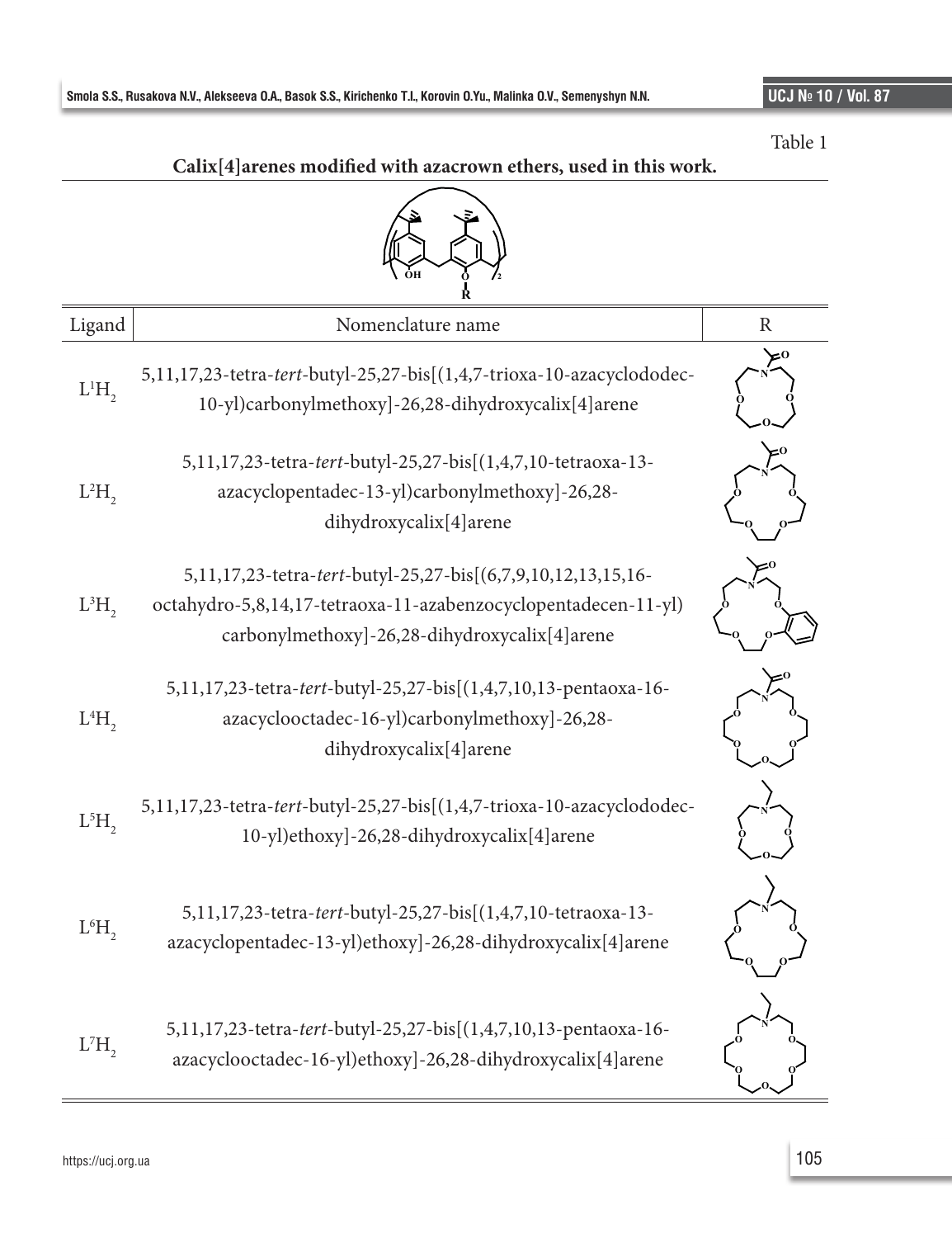The obtained compounds were analyzed by physico-chemical methods. The ESI mass spectra of all complexes contain peaks of molecular ions corresponding to mononuclear blocks. As an example, Fig. 1 shows a mass spectrum of a lutetium-containing complex with  $L^2H_2$ , which contains the peak of a molecular ion

 $(m/z = 1414)$ , which indicates the presence of a chloride anion and one solvent molecule in the complex. The peaks with a lower m/z value correspond to fragments without acetonitrile molecule, chlorine atom, and one or two azacrown ether fragments (peaks with  $m / z = 1375$ , 1340, 1123, and 906, respectively).



Fig. 1. ESI-mass spectrum of  $[\text{LuL}^2\text{Cl}(\text{CH}_3\text{CN})]$ .

The coordination of lanthanide ions by the donor groups of calix[4]arene is confirmed by IR spectroscopy data. The vibration band of the OH groups of the starting calix[4]arenes  $(v(O-H) = 3150-3250 \text{ cm}^{-1})$  is absent in the spectra of all complexes. In the spectra of complexes with  $L^{1.4}H_2$ , the vibration bands of carbonyl groups with maxima in the range of 1640–1690 cm-1 undergo a low-frequency shift of 20–30 cm-1, which indicates their participation in the coordination of the metal ion. The vibration band of the ether bonds of the lower rim of calix[4]arene ( $v(C-O) = 1030-1040$  cm<sup>-1</sup>)

is shifted to the low-frequency region by 50–  $60 \text{ cm}^{-1}$  in comparison with the spectra of the initial compounds. At the same time, the vibration bands of the ether groups of azacrown substituents ( $v(C_{\text{crown}}-O) = 1125-1135 \text{ cm}^{-1}$ ) do not change. The formation of complexes is also evidenced by the appearance of a low-frequency band at  $450-460$  cm<sup>-1</sup>, which refers to the vibrations of lanthanide-oxygen bonds. The position and intensity of the remaining bands in the spectra of complexes do not undergo significant changes in comparison with the spectra of the starting compounds.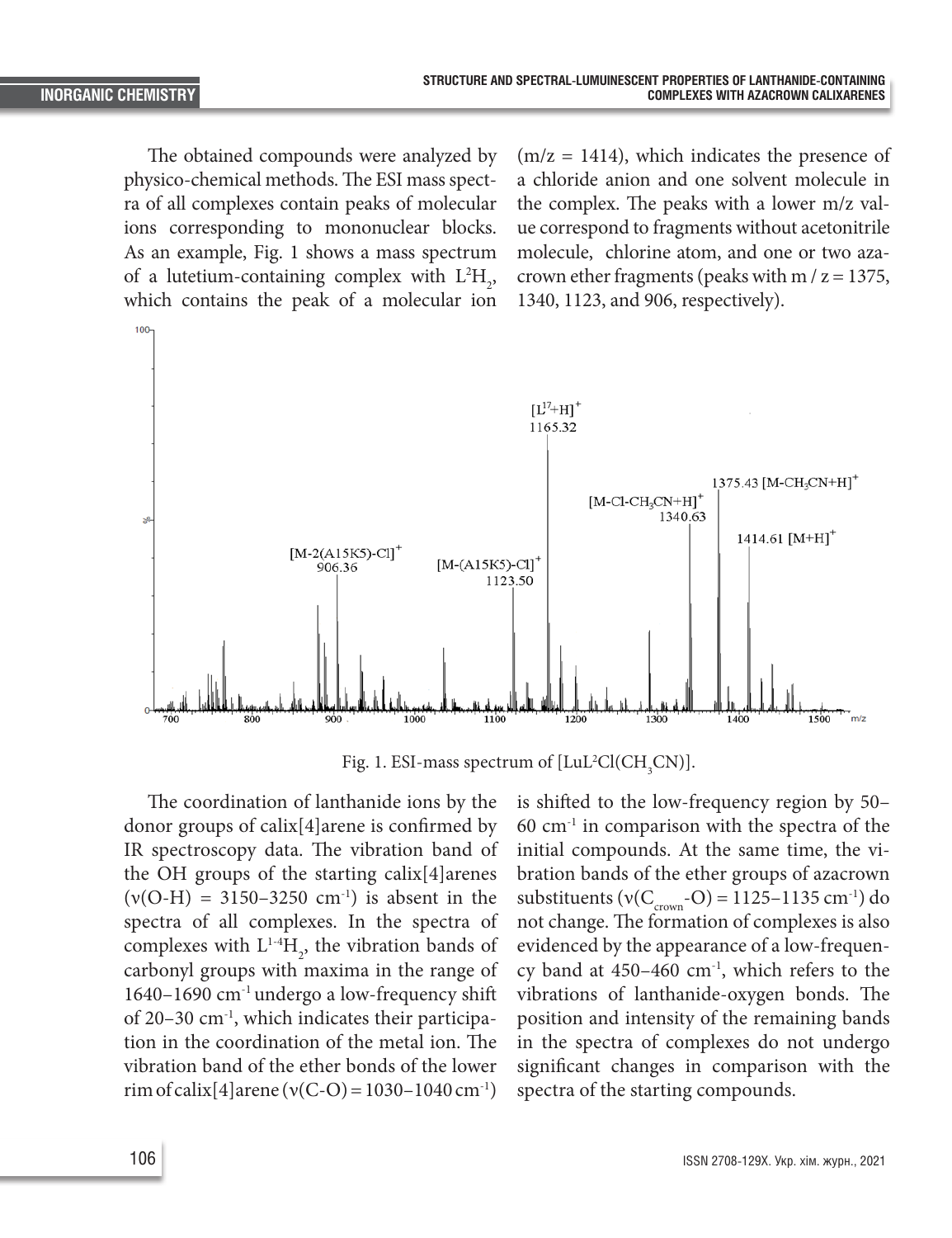

Fig. 2.<sup>1</sup>H NMR spectrum [LuL<sup>3</sup>Cl(CH<sub>3</sub>CN)] (CDCl<sub>3</sub>, 25 °C).

 $A<sup>1</sup>H NMR spectrum of the [LuL<sup>4</sup>Cl(CH<sub>3</sub>CN)]$ complex as an example is shown in Fig. 2. The signals of the protons of phenyl hydroxo groups, which are at 7.50–7.70 ppm in the spectra of free ligands, disappear upon complexation, which indicates their substitution.

All signals corresponding to the calix[4] arene macrocycle are shifted: the signals of aryl protons and the protons of *tert*-butyl groups are shifted downfield by 0.09–0.11 and 0.05– 0.08 ppm, respectively, and the doublets from methylene bridges, which are in the spectra of calixarenes at 3.28 and 4.44 ppm, shift towards each other by 0.09–0.15 ppm, which indicates a smaller flattening of the calix[4]arene conformation in the complex. The participation of the carbonyl oxygen atoms of the amide group in coordination is confirmed by the shift of the  $\delta({\rm OCH}_2{\rm CO})$  signals of 0.08–0.13 ppm, as well as the appearance of a triplet of  $N\text{-CH}_2$  groups at 3.87–3.95 ppm. The position of the signals of the remaining protons of the azacrown ether

substituent in the range 3.60–3.70 ppm does not change. As for amine derivatives (complexes with  $L^5H_2 - L^7H_2$ ), small changes in the intensity of the main signals of the methylene groups of azacrown ethers in the region of 3.55–4.10 ppm probably indicate the formation of a system of intra- and intermolecular hydrogen bonds.

The data obtained and the MM<sup>+</sup> calculations (Fig. 3) allowed us to conclude that in the complexes with  $L^1H_2$  –  $L^4H_2$  compounds, the coordination polyhedron of lanthanide is formed by four oxygen atoms of the lower rim and carbonyl groups. Considering the coordination of the counterion of lanthanide salt and one solvent molecule (acetonitrile), the coordination number of lanthanide ion in complexes is 8. As for the complexes with calix[4] arenes  $L^{5}H_{2}$  –  $L^{7}H_{2}$ , the coordination site of the lanthanide ion consists of four oxygen atoms of the lower rim of calix[4]arene, the chloride anion, and the solvent molecule, the coordination number of Ln(III) is 6.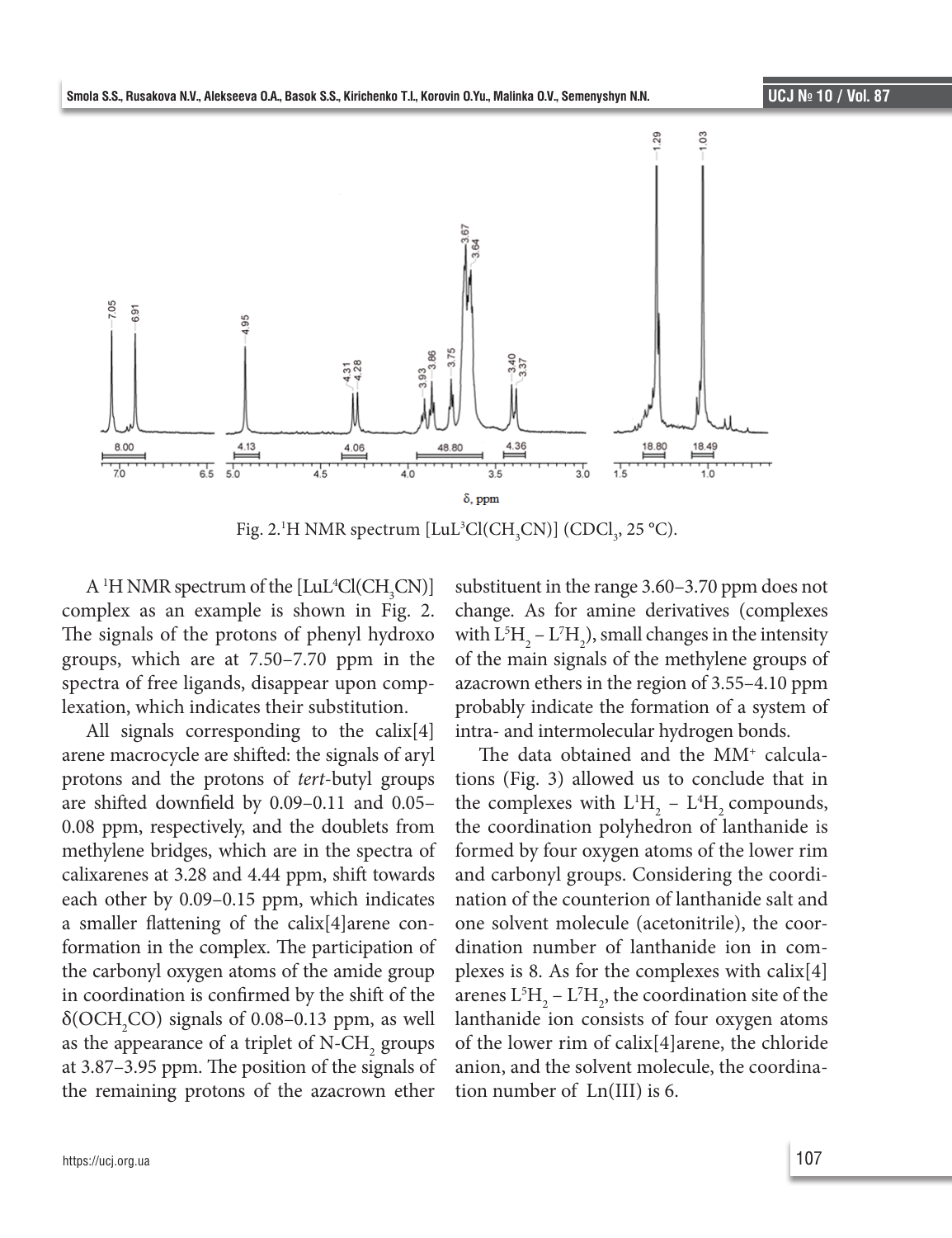

Fig. 3. Calculated spatial models of Ln(III) complexes with  $L^2\mathrm{H}_{2}^{\phantom{\dag}}$  (left) and  $\text{L}^6\text{H}_2^{\phantom i}$  (right) (hydrogen atoms are omitted).

The absorption spectra of lanthanide complexes with azacrown ether-functionalized calix[4]arenes are characterized by three bands. The introduction of substituents leads to the appearance of an additional band in the region  $\lambda_{\text{max}} = 270 - 275 \text{ nm}$  (37040-36360 cm<sup>-1</sup>, log = 1.2–1.5).Manifesting as a shoulder, it overlaps with the band of the calix[4]arene molecule at 276–283 nm (36230–35340 cm-1), and the bands at 284–291 nm (35210–34360 cm-1), which correspond to  $\pi \rightarrow \pi^*$  transitions in the aromatic fragments of calix[4]arenes. The absorption spectra of the complexes in acetonitrile are also characterized by three bands in the range of 281– 286 nm (35590–34970 cm<sup>-1</sup>,  $\log \epsilon = 3.78 - 3.86$ ), 290–294 nm  $(34480-34000 \text{ cm}^{-1}, \text{log}\epsilon = 3.74-$ 4.17) and 304–310 nm (32890–32260 cm-1, logε  $= 3.57 - 3.73$ . The bathochromic shift of the first two bands is  $240-380$  cm<sup>-1</sup> compared to ligands, except for the complex with benzo-crown-derivative  $[LuL^3Cl(CH_3CN] - \Delta\lambda = 1260 \text{ cm}^{-1}$ 

and  $1210 \text{ cm}^{-1}$ , for the first and second bands, respectively. The appearance of a band with a maximum in the region of 304–310 nm is characteristic of complexes of phenolic calix[4] arenes, when the metal ion replaces protons of OH groups. An increase in the number of glycol fragments in the azacrown ether substituent, as well as the presence of a carbonyl group in the link, practically does not affect the characteristics of the absorption bands of ligands and complexes (Table 2).

One of the conditions for effective *4f*-luminescence in the coordination compounds of lanthanides is the presence of excited singlet  $(S_1)$  and triplet  $(T_1)$  levels of ligands higher than the resonance levels of metals. The energy of excited levels was determined by studying the molecular fluorescence and phosphorescence spectra of solutions of the corresponding lutetium complexes (Table 2). The fluorescence spectra of Lu(III) complexes are similar and consist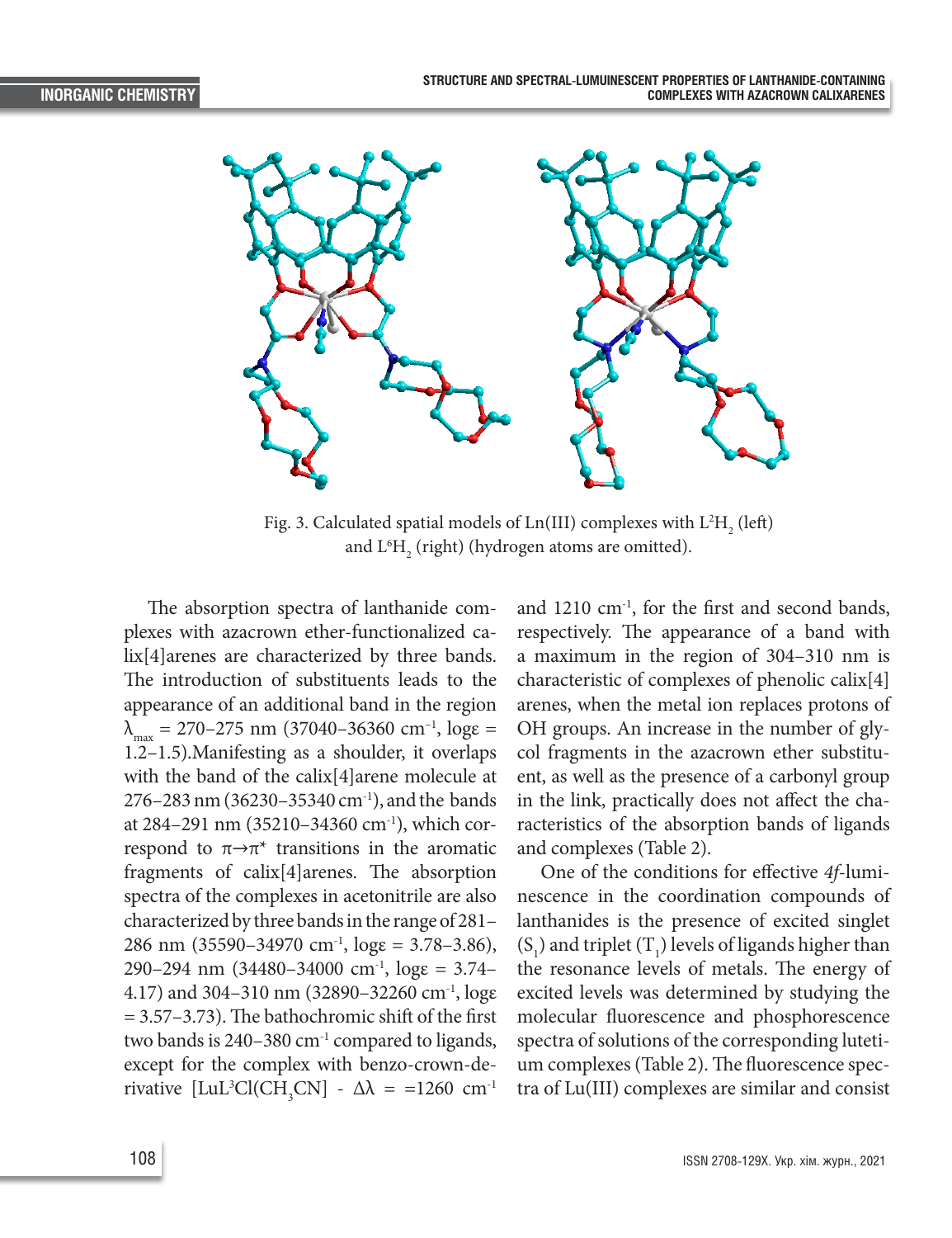of a wide band in the range of 390-450 nm with nanosecond range decay time. In comparison with the spectra of free ligands, they are characterized mainly by a bathochromic shift of the fluorescence bands (940–2880 cm-1) and an almost 2.5–3 fold decrease in lif time. The difference is the complexes with 12-azacrown-4-derivatives  $L^1H_2$  and  $L^5H_2$ , where a hypsochromic shift was recorded: 970 cm<sup>-1</sup> and 1500 cm<sup>-1</sup>, respectively, which is probably associated with a deviation of the coplanarity of the complex. Phosphorescence spectra recorded at 77K with a 50 ms time delay are presented as a wide band in the range of 430–470 nm. The energies of triplet

states in lutetium complexes  $(E_{\tau})$  were found to be in the range of 21650–22570 cm-1. It should be noted that the energy difference between the  $S_1$ - and T<sub>1</sub>-levels is small: 570–1300 cm<sup>-1</sup>, which makes possible energy transfer from the  $S_1$ -level of the ligand to the radiative levels of lanthanide ions. The possibility of energy transfer from the  $S_1$ -levels to  $Ln(III)$  ions does not exclude the participation of  $T_1$ -levels in the sensitization of the lanthanide-centered luminescence, as well as energy back transfer from the radiative level of, for example, europium ions  $(E(^{5}D_2) = 21500$  cm<sup>-1</sup>), which is energetically possible [15].

Table 2

| Complex                            |               | $\lambda_{\rm p}, \lambda_{\rm m}, \lambda_{\rm m}$ , nm<br>$(\log \epsilon)$ |               | $\lambda_{\rm fl}$<br>nm | $\tau$ , ns | $E_{\rm c}$ , cm <sup>-1</sup> | $\lambda_{\text{phos}}$<br>nm | $E_{\tau}$ , cm <sup>-1</sup> | $\Delta_{\text{E-T}_1^2}$<br>$cm^{-1}$ |
|------------------------------------|---------------|-------------------------------------------------------------------------------|---------------|--------------------------|-------------|--------------------------------|-------------------------------|-------------------------------|----------------------------------------|
| $[LuL1Cl-$<br>(CH <sub>3</sub> CN) | 282<br>(3.83) | 291<br>(3.82)                                                                 | 305<br>(3.72) | 442                      | 13.4        | 22620                          | 454                           | 22030                         | 590                                    |
| $[LuL2Cl-$<br>(CH <sub>3</sub> CN) | 281<br>(3.84) | 291<br>(3.81)                                                                 | 306<br>(3.70) | 438                      | 13.4        | 22830                          | 452                           | 22120                         | 710                                    |
| $[LuL3Cl-$<br>(CH <sub>3</sub> CN) | 286<br>(4.28) | 294<br>(4.17)                                                                 | 310<br>(3.69) | 450                      | 18.5        | 22220                          | 462                           | 21650                         | 570                                    |
| $[LuL4Cl-$<br>(CH <sub>3</sub> CN) | 284<br>(3.78) | 291<br>(3.73)                                                                 | 304<br>(3.57) | 441                      | 13.3        | 22680                          | 457                           | 21880                         | 800                                    |
| $[LuL5Cl-$<br>(CH, CN)             | 282<br>(3.79) | 290<br>(3.74)                                                                 | 306<br>(3.68) | 421                      | 12.7        | 23750                          | 443                           | 22570                         | 1180                                   |
| $[LuL6Cl-$<br>(CH <sub>3</sub> CN) | 282<br>(3.86) | 292<br>(3.81)                                                                 | 307<br>(3.73) | 427                      | 12.1        | 23420                          | 446                           | 22420                         | 1000                                   |
| $[LuL7Cl-$<br>(CH, CN)             | 281<br>(3.82) | 290<br>(3.77)                                                                 | 305<br>(3.62) | 424                      | 12.8        | 23590                          | 449                           | 22270                         | 1320                                   |

**Characteristics of absorption, fluorescence and phosphorescence spectra of lutetium**   $\mathbf{complexes\ with\ a\ azarown\ when\ other\ function\ all\ zed\ calix[4] arenes\ (C=1\times 10^{-3}\ M,\ CH_{3}CN).}$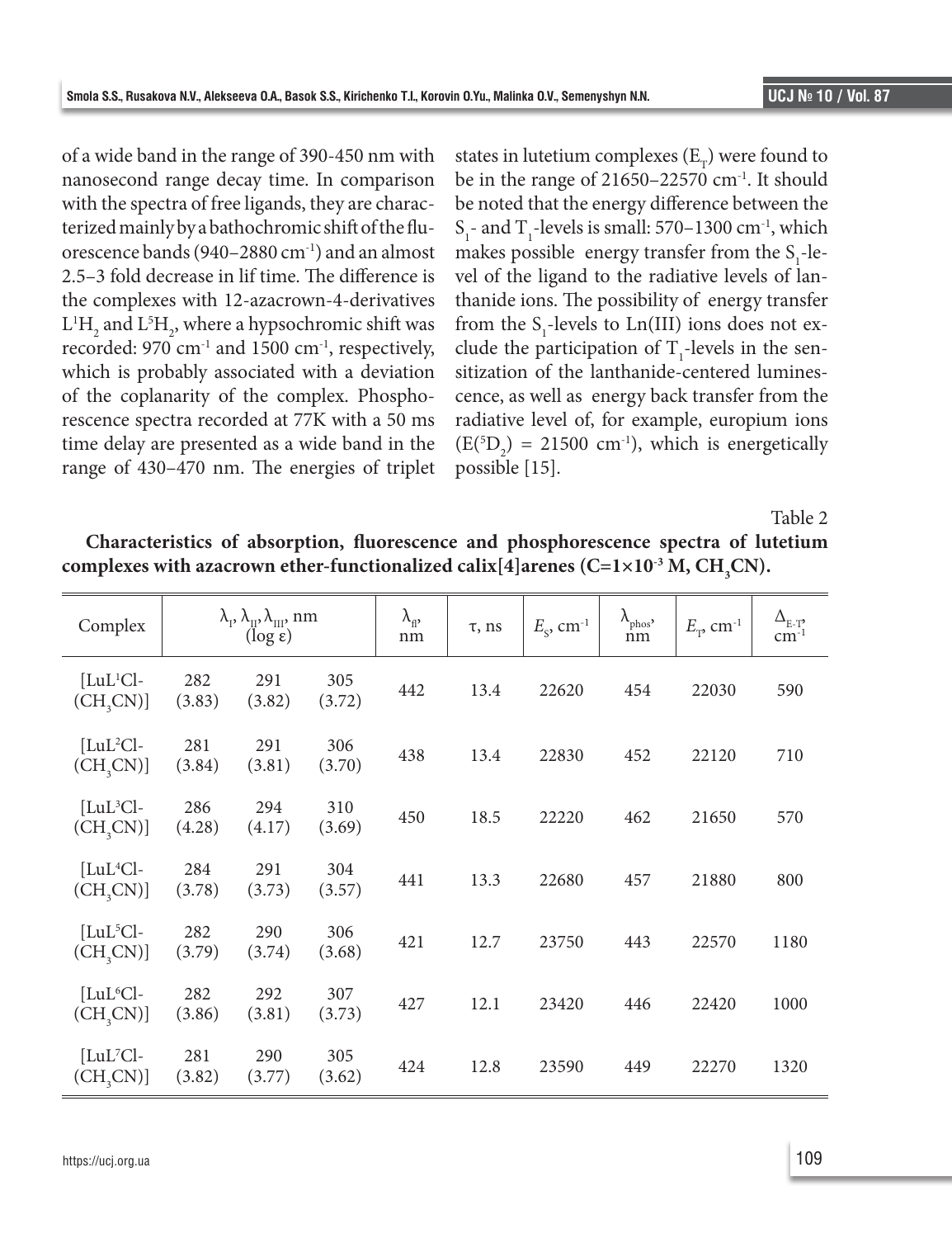The second, no less important condition for observing intense luminescence is the optimal energy gap between the triplet level of the ligand and the resonance level of the lanthanide ion. As already noted, for each element and each type of ligand, there is a certain optimal energy gap. Thus, for efficient energy transfer in europium complexes, the difference between the energy of the triplet level of the organic ligand and that of the resonant  ${}^5D_0$  level of europium (III) ion should be between 2500–3500 cm-1 and for terbium (III) ion, 2500–4000 cm-1 [11, 15]. However, for example, for 3-methyl-1-phenyl-4-formyl-5-hydroxypyrazolates of Eu(III) and Tb(III) this regularity, so called «Latva's rule», is not observed, and an intense luminescence of terbium (III) ion is observed at an energy gap of only 200 cm-1, and the europium complex does not exhibit luminescence at  $\Delta E = 3450$  cm-1. In this

case, the luminescence intensity is relatively low due to the scattering of radiation energy at the high-lying sublevels of the ground state [16, 17].

It can be seen from the data obtained that excitation energy transfer from azacrown calix[4]arenes is possible to europium (III) ions  ${}^{5}D_{0}$  and  ${}^{5}D_{1}$ , E = 17250 cm<sup>-1</sup> and 19000 cm<sup>-1</sup>, respectively), terbium (III)  $(E({}^{5}D_{4}) = 20450$  cm<sup>-1</sup>), and to the low-lying excited levels of Ln(III) ions luminescent in the NIR region: neodymium (III)  $(E(^{4}F_{3/2}) = 11500$  cm<sup>-1</sup>) and ytterbium (III)  $(E(^{2}F_{5/2}) = 10300 \text{ cm}^{-1}).$ 

Nevertheless, in Nd(III) complexes the emission signal is very low, which is probably caused by the quenching effect of C-H-  $(2950 \text{ cm}^{-1})$  and C-N-  $(2250 \text{ cm}^{-1})$  vibrations in both the ligand and solvent molecules. In Eu(III), Tb(III), and Yb(III) complexes characteristic 4f-luminescence bands are observed.



Fig. 4. 4f-Luminescence spectra of complexes [EuL<sup>2</sup>Cl(CH<sub>3</sub>CN)] (left) and [EuL<sup>6</sup>Cl(CH<sub>3</sub>CN)] (right).

The coordination environment of the lanthanide ion was analyzed using emission spectra of Eu(III) compounds at 77K [14], whose

luminescence occurred from the  ${}^5D_0$  and  ${}^5D_1$ levels. In the spectrum of  $[EuL^2Cl(CH_3CN)]$ , there is a splitting into three components of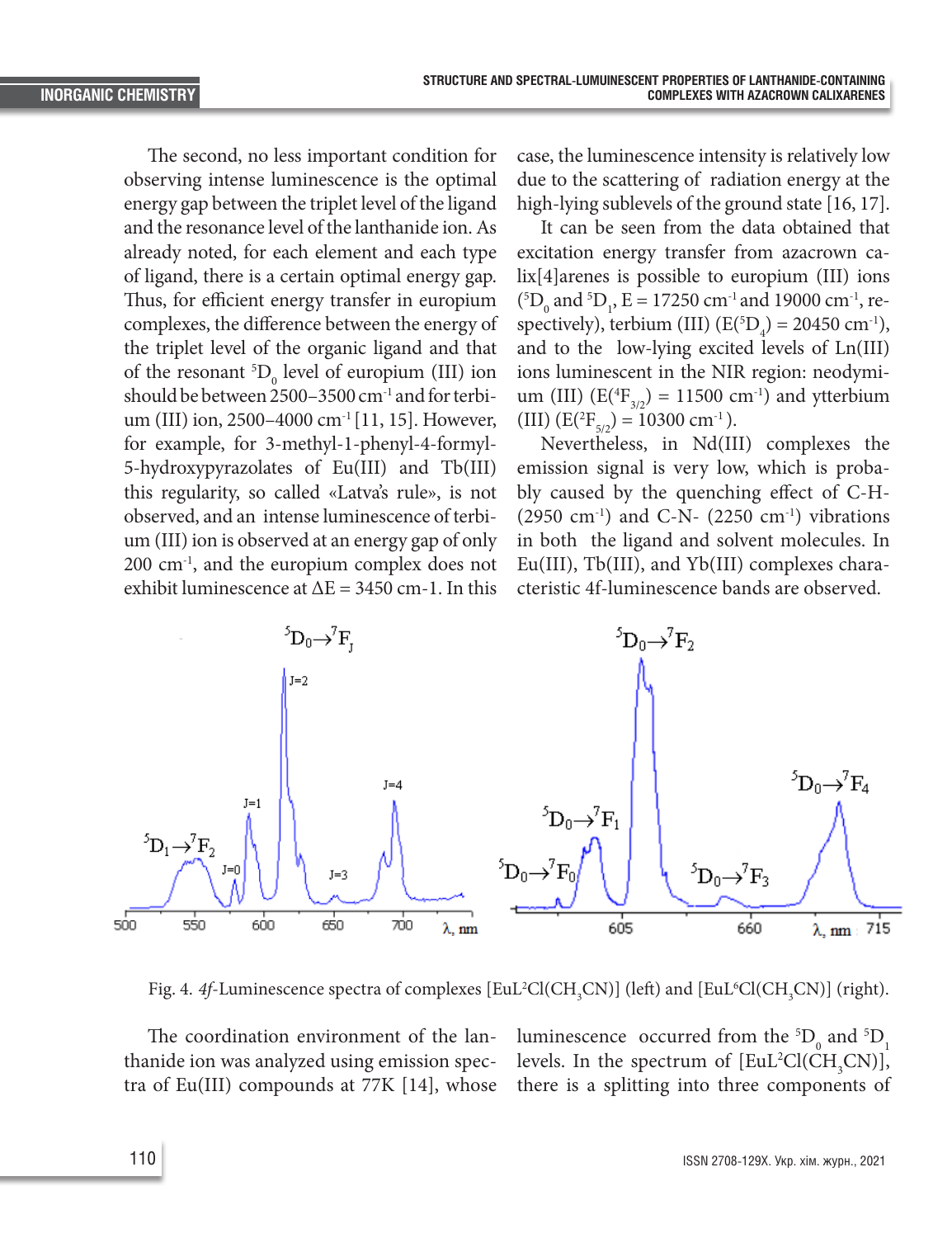the bands corresponding to the transitions  ${}^5D_0 \rightarrow {}^7F_1$  and  ${}^5D_0 \rightarrow {}^7F_2$ , which is characteristic of eight-coordinated europium ion (Fig. 4). This indicates that the type of the point symmetry group of the polyhedron of the Eu(III) ion is close to  $C_{2v}$  and the geometric structure of square antiprism, in accordance with the proposed structural formula. In the spectrum of the  $[EuL<sup>6</sup>Cl(CH<sub>3</sub>CN)]$  complex two intense bands corresponding to the transition from the  ${}^{5}D_{0}$  level to the  ${}^{7}F_{2}$  and  ${}^{7}F_{1}$  levels undergo splitting into two components, which is a consequence of the distortion of the octahedral configuration of europium to  $C_{4v}$  type.

The excitation spectra of Tb(III) complexes (Fig. 5) are similar and consist of a wide band with maxima at 363–367 nm. Upon excitation at the maximum of this band, emission spectra are represented as a set of bands of low intensity ligand-centered emission in the 380–420 nm region as well as intense narrow bands of Tb-centered luminescence in the visible region. These peaks correspond to energy transitions:  ${}^5D_4 \rightarrow {}^7F_6$  (487 nm),  ${}^5D_4 \rightarrow {}^7F_5$  $(542 \text{ nm}), \, ^5D_4 \rightarrow ^7F_4$  (580 nm and 587 nm),<br> $^{5D} \rightarrow ^7F$  (620 nm) and  $^{5D} \rightarrow ^7F$  (643 nm and  $D_4 \rightarrow {}^7F_3$  (620 nm), and  ${}^5D_4 \rightarrow {}^7F_2$  (643 nm and 650 nm). The quantum yield of terbium complexes is higher than that of the corresponding europium complexes (Table 3).



Fig. 5. Photoluminescence excitation (left) and emission (right) spectra of [TbL<sup>1</sup>Cl(CH<sub>3</sub>CN)].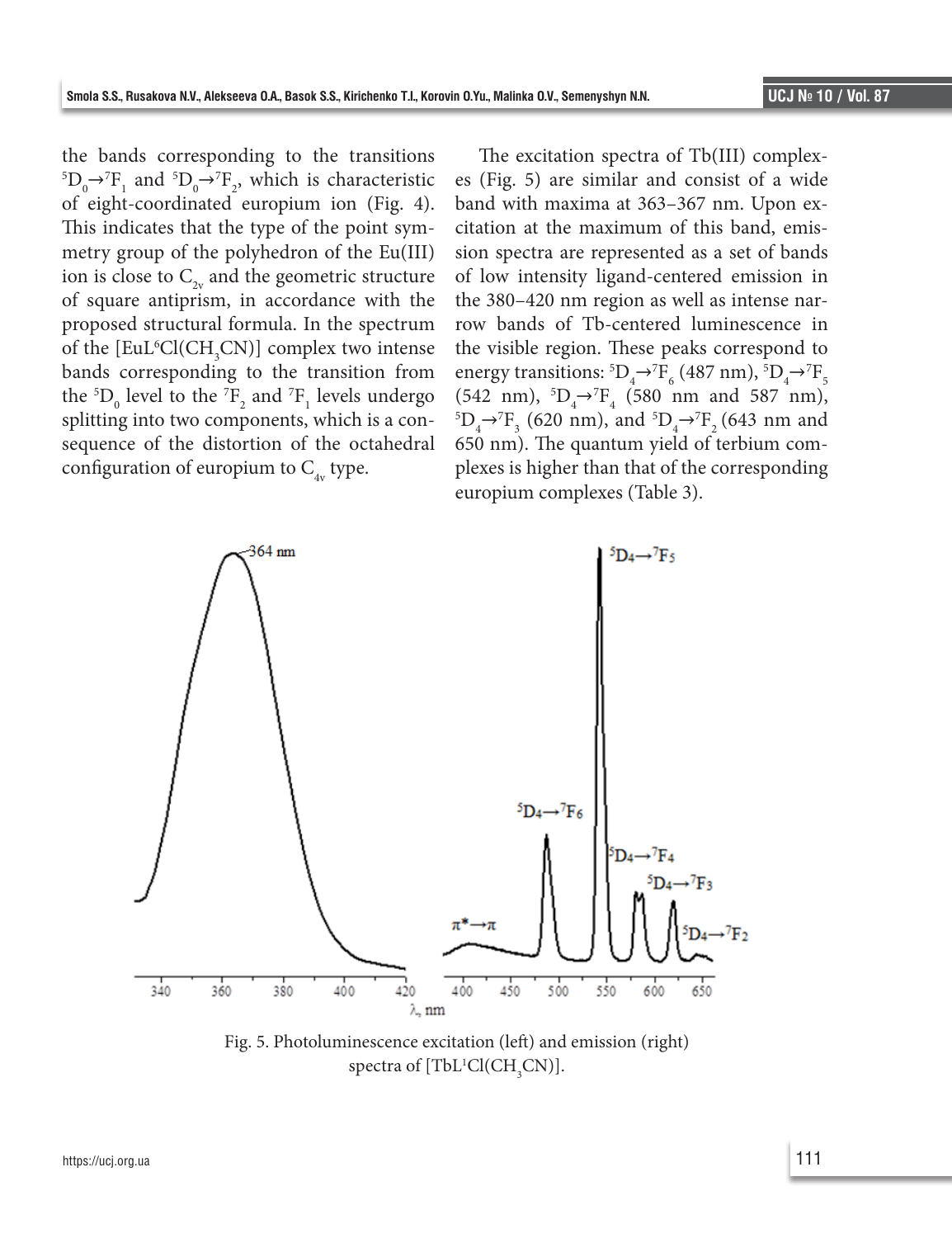The highest values of the quantum yields of *4f*-luminescence are observed for the complexes with the benzo-crown ether derivative  $L^3H_2$ , as compared to the corresponding complexes [LnL<sup>2</sup>Cl(CH<sub>3</sub>CN)] and [LnL<sup>6</sup>Cl(CH<sub>3</sub>CN)] (Table 3). It can be assumed that the presence of a benzene ring in the 15-azacrown-5 heterocycle leads to a redistribution of the electron density not only in the fragments of the substituent,

but also in the molecule of this compound as a whole. This can be caused by an increase in the rigidity of the entire azacrown ether unit and a violation of the symmetry of the arrangement of oxygen atoms in the cycle. The number of coordinated solvent molecules in complexes was estimated and it was found that one solvent molecule is coordinated in all of the complexes.

Table 3

**Characteristics of the** *4f***-luminescence of Ln(III) complexes with azacrown ether-calix[4] arenes (С=1×10-4 M, methanol).**

| Complex                                     | $\varphi$ | $\tau$ (MeOH), mcs | $\tau$ (MeOD), mcs | q(MeOH) |
|---------------------------------------------|-----------|--------------------|--------------------|---------|
| $[EuL1Cl(CH,2CN)]$                          | 0.024     | 425                | 507                | 0.8     |
| [EuL <sup>2</sup> Cl(CH <sub>3</sub> CN)]   | 0.023     | 398                | 469                | 0.8     |
| $[EuL3Cl(CH,2CN)]$                          | 0.032     | 551                | 774                | 1.1     |
| $[EuL4Cl(CH,2CN)]$                          | 0.019     | 428                | 552                | 1.1     |
| $[EuL5Cl(CH,3CN)]$                          | 0.024     | 482                | 607                | 0.9     |
| [EuL <sup>6</sup> Cl(CH,CN)]                | 0.017     | 419                | 551                | 1.2     |
| $[EuL7Cl(CH,3CN)]$                          | 0.020     | 455                | 550                | 0.8     |
| $[{\rm TbL}^1{\rm Cl}({\rm CH}_3{\rm CN})]$ | 0.432     | 858                | 2594               | 0.9     |
| $[TbL2Cl(CH,2CN)]$                          | 0.448     | 853                | 3009               | 1.2     |
| $[TbL3Cl(CH,2CN)]$                          | 0.452     | 915                | 3954               | 1.2     |
| $[TbL4Cl(CH,2CN)]$                          | 0.421     | 795                | 2284               | 1.1     |
| $[TbL5Cl(CH,2CN)]$                          | 0.290     | 871                | 2712               | 0.9     |
| $[{\rm TbL}^6Cl(CH, CN)]$                   | 0.293     | 823                | 2816               | 1.3     |
| $[TbL7Cl(CH,2CN)]$                          | 0.386     | 805                | 2368               | 1.1     |

As can be seen, the optimal gap condition  $\Delta E_{T1} \rightarrow 4f^*$  is not fulfilled for all Ln(III) ions. A particularly large difference between the energy of the triplet levels of the ligands and the energy of the resonant  ${}^{2}F_{5/2}$  level, which reaches values greater than 10000 cm $^{-1}$ , is observed in the case of ytterbium (III) complexes, which does not allow one to expect intense emission from the complexes. In the luminescence spectrum of the ytterbium complex, one

band is observed due to the transition from the emitting level <sup>2</sup>F<sub>5/2</sub> to the only ground level <sup>2</sup>F<sub>7/2</sub>; however, due to the distortion of the coordination polyhedron, the luminescence band splits with the appearance of three maxima at 982 nm, 1014 nm, and 1060 nm (Fig. 6). As in the case of Eu(III) and Tb(III) complexes, the highest quantum yield of Yb-centered luminescence was found in the complex with the benzo-crown ether derivative  $\mathrm{L}^3\mathrm{H}_2^{\phantom 1}$  (Table 4).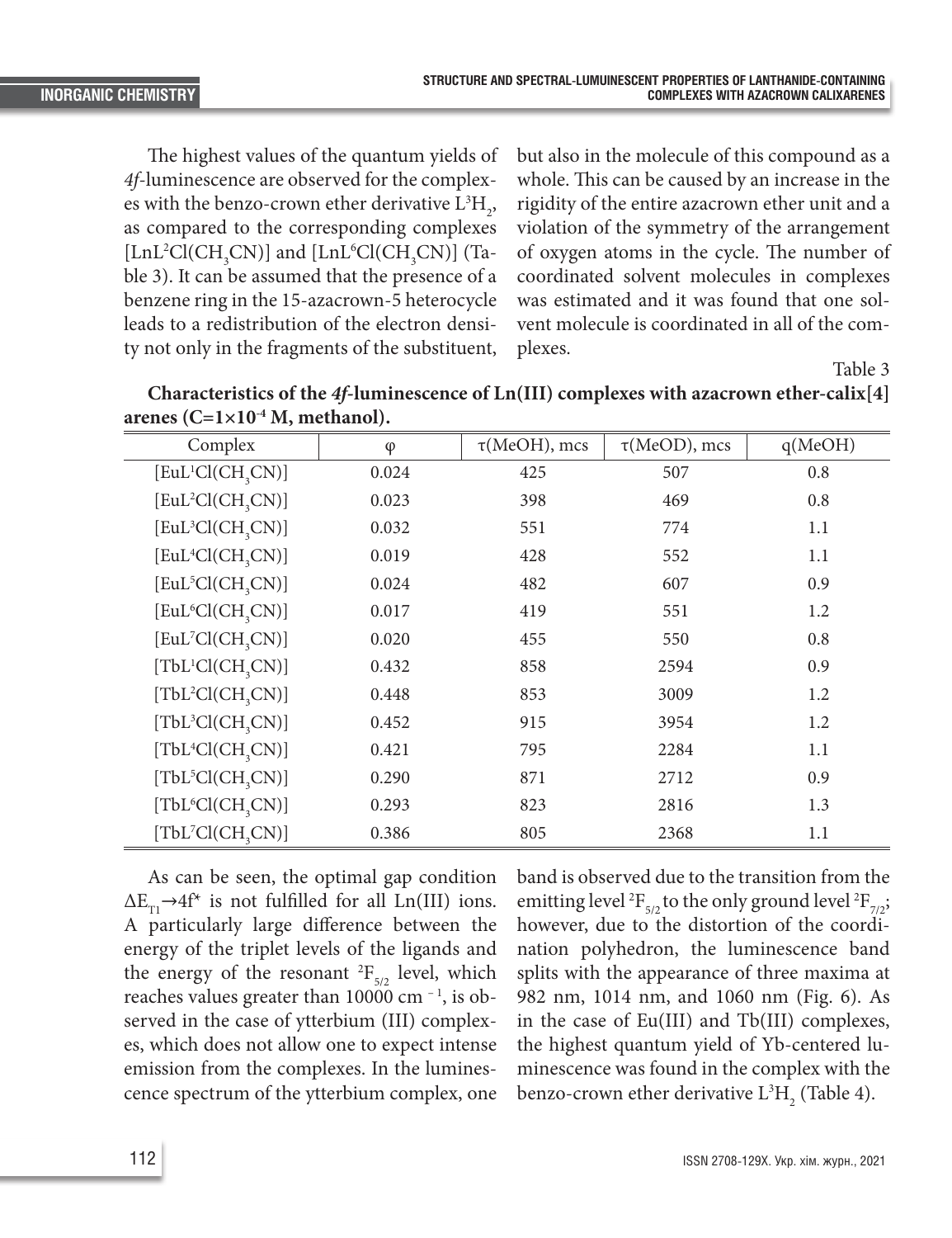

Fig. 6. Photoluminescence excitation (left) and emission (right) spectra of [YbL<sup>3</sup>Cl(CH<sub>3</sub>CN)].

|                                                                                       |  |  | Table 4 |
|---------------------------------------------------------------------------------------|--|--|---------|
| Values of the quantum yield of Yb(III) complexes with azacrown ether-calix[4] arenes. |  |  |         |

| Ligand   | $\rm ^1H$<br>∸ | 2L<br><b>L</b> 11 | 3 <sup>1</sup><br>17 T T | 4H<br>11.<br>⊥ | -5 LJ<br>. | ⊺ 6Ҵ<br>17 T T | 71<br>$\cdot$ 1 1 $\cdot$<br>∸ |
|----------|----------------|-------------------|--------------------------|----------------|------------|----------------|--------------------------------|
| $\omega$ | 0.0042         | 0.0037            | 0.0054                   | 0.0032         | 0.0037     | 0.0048         | 0.0041                         |

*CONCLUSIONS*. Thus, methods of synthesis have been developed and the structure of coordination compounds of lanthanides with lower rim functionalized calix[4]arenes with azacrown ethers has been proposed. It was found that the values of the triplet levels of the ligands facilitate the transfer of excitation energy to the radiative levels of Ln(III) ions, which luminesce both in the visible and in the IR spectral regions. The most efficient *4f*-luminescence is observed for terbium-containing complexes with benzo-crown-derived ligands.

It was found that the presence of macrocyclic substituents leads to a decrease in the energy of the singlet and triplet levels of calix[4]arenes.

## *ACKNOWLEDGEMENTS* 凄

The work was performed within the state budget theme «Prediction, molecular design and directed synthesis of new coordination compounds of metals of groups II and III of the Periodic Table with specified optical properties», state registration number: 0221U101322.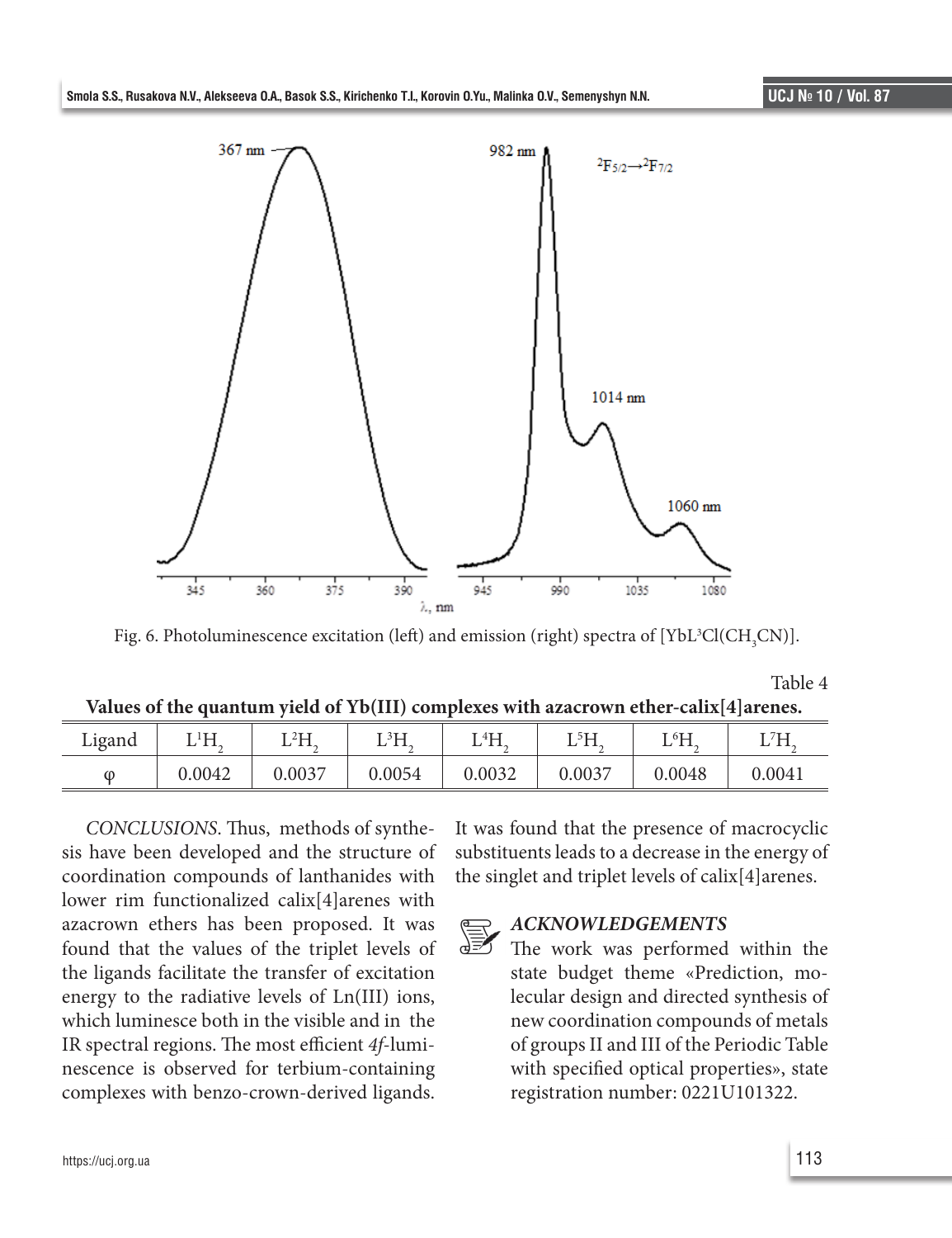**СТРУКТУРА ТА СПЕКТРАЛЬНО-ЛЮМІНЕСЦЕНТ-НІ ВЛАСТИВОСТІ ЛАНТАНІДВМІСНИХ КОМП-ЛЕКСІВ З АЗАКРАУН-КАЛІКСАРЕНАМИ**

*Смола С. С.1 , Русакова Н. В.1 , Алексеєва О. О.1 , Басок С. С.1 , Кіріченко Т. І.1 , Коровін О. Ю.1 , Малінка О. В.2 , Семенішин М. М.1*

*1 Фізико-хімічний інститут ім. О. В. Богатського НАН України, 86, Люстдорфська дорога, Одеса 65080, Україна*

*2 Одеська національна академія харчових технологій, 112, вул. Канатна, Одеса 65039, Україна email: sssmola@gmail.com*

Отримано комплекси лантанідів із калікс[4]аренами, заміщеними по нижньому ободу двома азакраун-естерними фрагментами. Розмір порожнини замісника варіювався від 4 до 6 гетероатомів. Комплекси аналізували за допомогою ІЧ, ЯМР, ЕСІ-мас-спектроскопії. Припущено, що координація іонів Ln(III) відбувається за допомогою донорних атомів нижнього ободу, протиіон і молекула розчинника також є координованими. У комплексах Eu(III), Tb(III) та Yb(III) спостерігали лантанід-центровану характерну люмінесценцію. Найбільш ефективна 4f-люмінесценція спостерігається для тербійвмісних комплексів із лігандами, що містять бензокраун-похідні ліганди. Обговорюються шляхи сенсибілізації 4f-люмінесценції.

**Ключові слова:** комплекси лантанідів, калікс[4]арени, азакраунестери, люмінесценція.

## **REFERENCES**

- 1. Othman A.B., Mellah B., Abidi R., Kim J.S., Kim Y., Vicens J. Complexing properties of pyrenyl-appended calix[4]arenes towards lanthanides and transition metal cations*. J. Incl. Phenom. Macrocycl. Chem.* 2020. **97**: 187–194. doi: 10.1007/s10847-020-00993-0.
- 2. Mokhtari B., Pourabdollah K. Application of Nano-Baskets for Extraction of Lanthanides. *J. Chem. Res.* 2012. **36**(12): 740–743. doi:10.3184/174751912X13527973569178.
- 3. Chinta J.P., Ramanujam B., Rao C.P. Structural aspects of the metal ion complexes of the conjugates of calix[4]arene: Crystal structures and computational models. *Coord. Chem. Rev.* 2012. **256**: 2762–2794. doi: 10.1016/j.ccr.2012.09.001.
- 4. Furphy B.M., Harrowfield J.M., Kepert D.L., Skelton B.W., White A.H., Wilner F.R.. Bimetallic lanthanide complexes of the calixarenes: europium(III) and tert-butylcalix[8]arene. *Inorg. Chem.* 1987. **26** (25): 4231–4236. doi: 10.1021/ic00272a018.
- 5. Delaigue X., Harrowfield J., Hosseini M., De Cian A., Fischer J., Kyritsakas N. Exoditopic receptors I: synthesis and structural studies on p-tert-butyltetramercaptocalix[4]arene and its mercury complexes. *J. Chem. Soc., Chem. Commun.* 1994. 1579–1580. doi: 10.1039/C39940001579.
- 6. Harrowfield J., Ogden M., Richmond W., White A. Lanthanide ions as calcium substitutes: a structural comparison of europium and calcium complexes of a ditopic calixarene. *J. Chem. Soc., Dalton Trans.* 1991. 2153–2160. doi: 10.1039/DT9910002153.
- 7. Alekseeva E.A., Basok S.S., Mazepa A.V., Luk'yanenko A.P. , Snurnikova O.V., Gren' A.I. *p-tert*-Butylcalix[4]arenes containing azacrown ether substituents at the lower rim as potential polytopic receptors. *Russ. J. Gen. Chem.*. 2013. **83**: 1738–1743.

doi: 10.1134/S1070363213090181.

8. Alekseeva E.A., Basok S.S., Rakipov I.M., Ma-